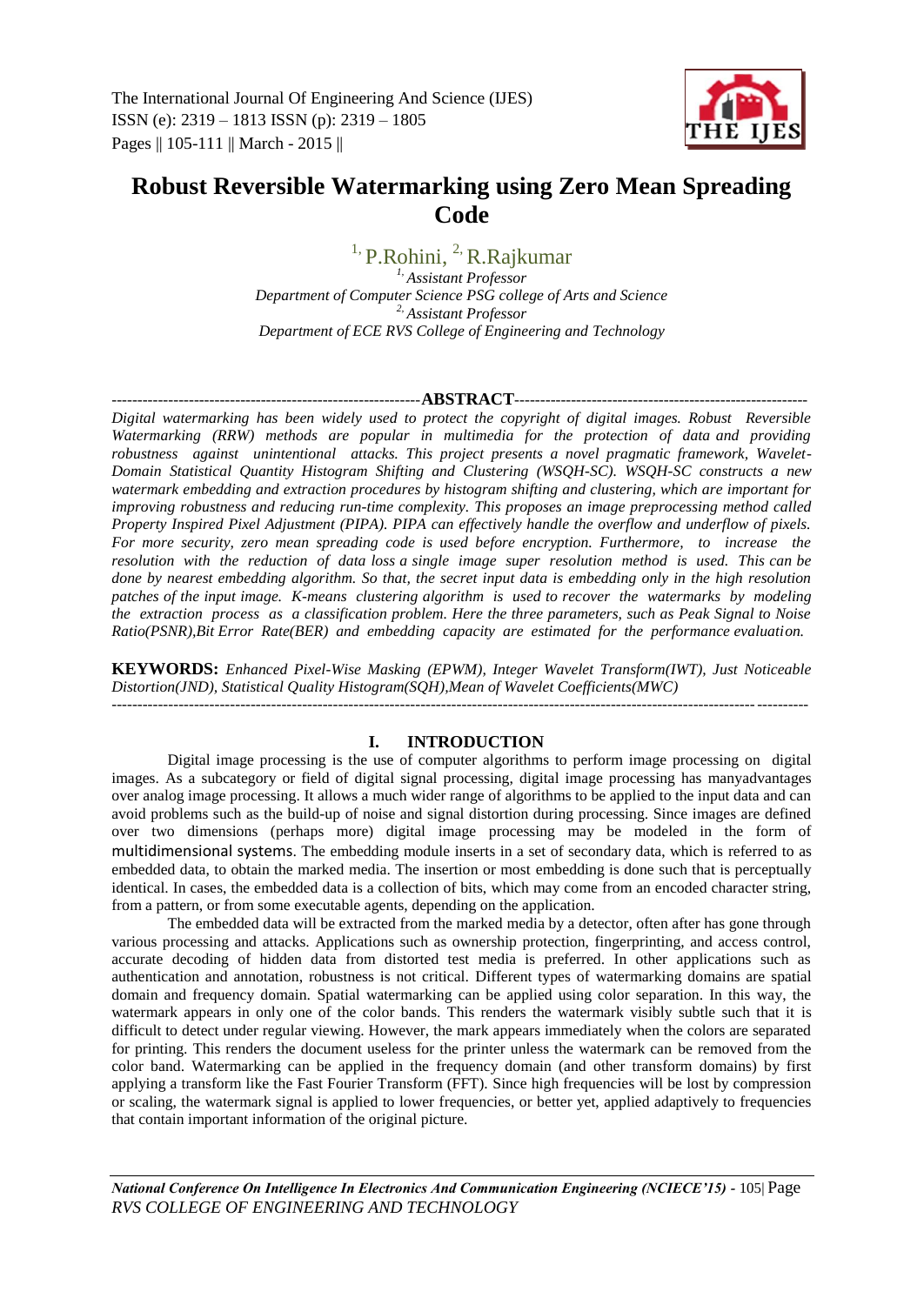Recently, a number of histogram-based methods have been proposed, and classified as grayscale histogram (GH) based and statistical quantity histogram (SQH) based ones. Although the GH based methods have achieved the advantages, e.g., low computational complexity and high visual quality, they fail to consider the diversity of grayscale histograms for various images. This makes their performance unstable. To overcome the limitations SQH based methods explored.

The focus of this paper is on finding high-resolution patches with the help of a set of one or more high resolution images. This is refer to as the single image super resolution problem. The single image super resolution problem arises in a number of real world applications. Zero mean spreading code is a spreading technique, which will spread the watermark bit before insertion to an input image and mistaken for noise, such that it goes undetected by an intruder. So it will provide secure communication system. Spreading of watermark [16] can be done by converting to antipodal bits and adding more bits in the watermark bits until it satisfies zero mean condition. The added number of bits should be stored as side information. This algorithm is very flexible and watermark can be added at wide range of PSNR values. This scheme is very robust even if watermark is added at high PSNR value. So, it can be used as irreversible watermarking algorithm for normal distribution of images in less sensitive applications

### **II. RELATED WORKS**

Recently, a lot of RRW methods for digital images have been proposed [1],[2], which can be classified into two groups : histogram rotation (HR)-based methods and histogram distribution constrained (HDC) methods. The HR-based methods [3] accomplish robust lossless embedding by slightly rotating the centroid vectors of two random zones in the nonoverlapping blocks. Due to the close correlation of neighboring pixels, these methods were reported to be robust against JPEG compression. However, they are sensitive to "salt-andpepper" noise. To solve this problem, the HDC methods have been developed in spatialand wavelet-domains , which divide image blocks into different types and embed the modulated watermarks for each type based on histogram distribution. Unfortunately, these methods suffer from unstable reversibility and robustness. In summary, the above analysis shows that both kinds of RRW methods are not readily applicable in practice.

Histogram based Lossless Data Embedding (LDE) is an effective method for copyright protection. This data embedding method uses arithmetic average of difference histogram(AADH) to stable the performance of LDE. Experimental results demonstrated that this method produce good performance and capacity. But it performs based on assumptions, i.e., the peak points in AADH are -1 and 0,that will lead to gap between itTo further improve the performance of LDE ,a Generlized Statistical Quantity Histogram(GSQH)[4] based method has been introduced. It is a watermark embedding and extraction process based on histogram shifting and clustering.

Histogram plays an important role in digital watermarking. In which the statistical quantity histogram (SQH) of each non overlapping blocks can be generated using arithmetic average of difference method. The experimental results indicate that it provides good performance by combining both GSQH and histogram shifting. This method has drawbacks: 1)it increases the complexity of the watermark embedding; 2)it fails to optimize the watermark strength; 3)it suffers from poor robustness against JPEG compression.

A technique that embeds the watermark into perceptually significant wavelet coefficients using pixel wise masking. The watermark is embedded repeatedly into the detail subbands, thus increasing the robustness of the method. A PWM [5] algorithm proposed by Barni et al has became popular, which computes the JND threshold value[7] of each wavelet coefficient. JND calculation combines three human visual system(HVS) characteristics. They are brightness sensitivity, textual sensitivity and resolution sensitivity. But the estimation of texture and brightness sensitivity is approximate because the low pass subband at the fourth resolution level, i.e.,  $C_{3}^{\mu}$ , has less image content.

### **III. PROPOSED FRAMEWORK**

In this section ,an alternative method for GSQH presents, i.e.,WSQH-SC. It constructs a new watermark embedding and extraction method by histogram shifting and clustering. To effectively handle the over flow and under flow of pixels, WSQH-SC include property inspired pixel adjustment (PIPA). It will determine the change of wavelet coefficients during the embedding process.

*National Conference On Intelligence In Electronics And Communication Engineering (NCIECE'15) -* 106| Page *RVS COLLEGE OF ENGINEERING AND TECHNOLOGY*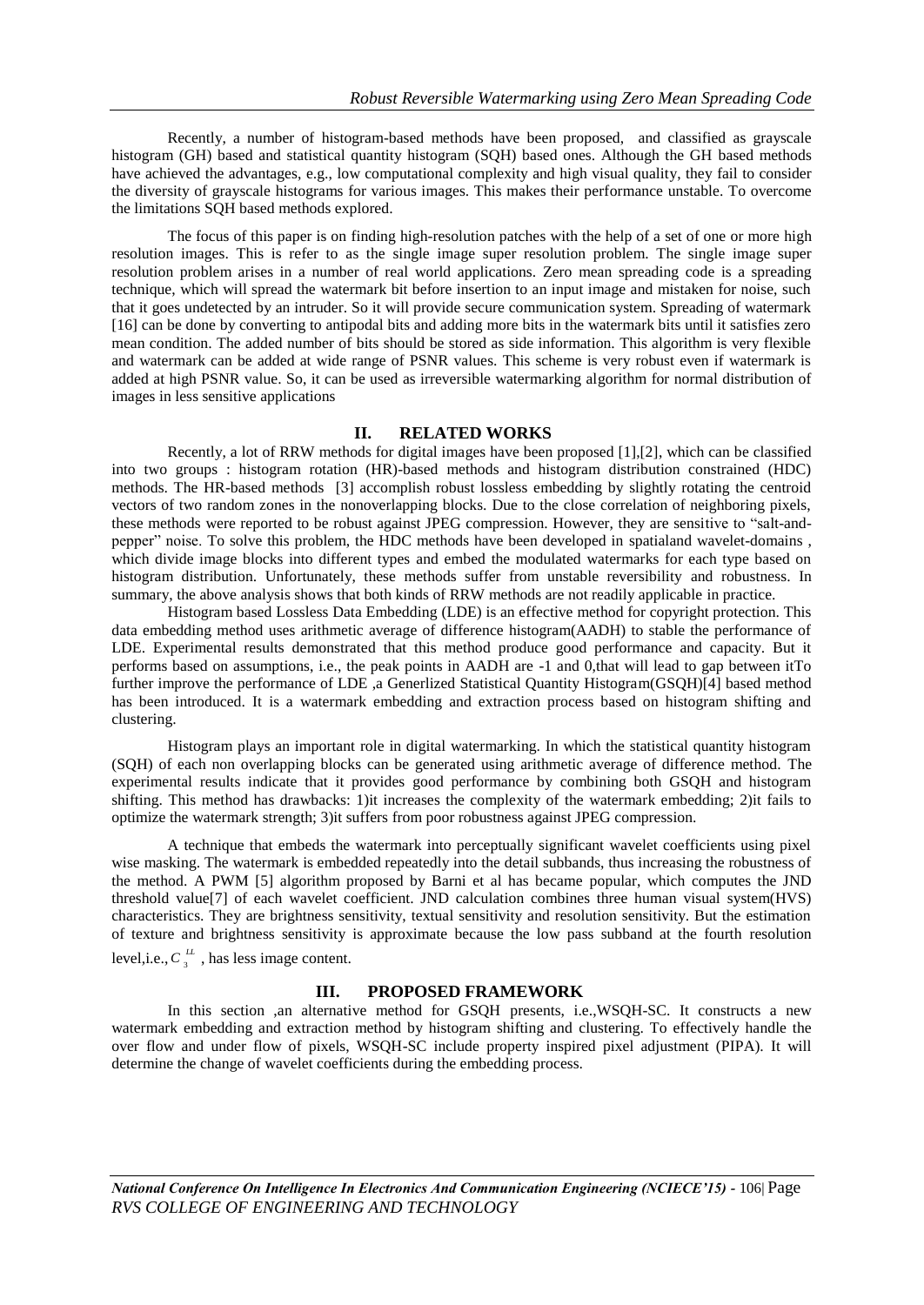By incorporating these details, PIPA preprocess the input image. Before embedding, the watermark bit is going to spread using zero mean spreading code. The spreaded watermark bit is going to embed only in high resolution patches of the input image. That is because the eyes are less sensitive to noise in high resolution bands and in those bands having orientation of 45°. Neighbor embedding algorithm is using to find out the high resolution patches to embed. For that a high resolution reference image is taking as the training set. Extraction is based on k-means clustering.

#### **3.1 Pixel Adjustment**

Input image is a t-bit gray scale image I with the size of M×N. Performing PIPA to effectively handle the overflow and underflow of the input image.  $I'(i, j)$  is the adjusted one.

$$
I^{(i)}(i, j) = \begin{cases} I(i, j) - \eta & \text{if } I(i, j) > 2^{t} - 1 - \eta \\ I(i, j) + \eta & \text{if } I(i, j) < \eta \end{cases}
$$

where *I* (*i, j*) is the grayscale value of the pixel at (*i, j*) in the image *I*,  $\eta > \lambda$  is the adjustment scale. PIPA can effectively avoid both overflow and underflow of pixels. It is a non-blind methode because the locations of the changed pixels need to be saved as a side information and transmitted to the receiver side to recover the original image.

#### **3.2 Zero Mean Spreading Code**

Every watermark bit is spread using a zero mean spreading code before insertion. Spreaded watermark is arithmetically added to wavelet coefficients. Let *W* be the watermark bit consisting of zeros and ones.

$$
w = [w_1, w_2, ..., w_n]
$$

The watermark bit is then converted to antipodal bits. It will get spreaded by adding +1 and -1 until it satisfies the condition

'*b<sub>i</sub>*' is the spreaded watermark bit and it should have zero mean.

$$
b_{i} = [b_{1}, b_{2}, \dots, b_{k}, \dots, b_{l}]
$$
  

$$
\sum_{i=0}^{l} b_{i} = 0
$$

The number of added  $+1$  and  $-1$  will get stored as a key value and send it to the receiver section as side information.

#### **3.3 MWC generation**

An integer wavelet transform is applied in order to decompose adjusted image into different subbands. This subbands are then divided into n nonoverlapping blocks of size h×w. In order to increase the resolution of the watermarked image, a high resolution reference image took as a training data set. This reference image consists of high resolution patches, that are needed at the construction of high resolution patches in the input image.

Next is to find out the mean wavelet coefficient of each nonoverlapping blocks. So consider the SQH construction[8] task with a threshold constraint. The Mean of Wavelet Coefficients (MWC) histogram having the property,i.e., it is designed in high-pass sub-bands of wavelet decomposition. It can decompose I using IWT to obtain the sub-bands, and then divide into n nonoverlapping blocks. Let  $S = [S_1, S_2, S_n]$  be the MWCs in the sub-band. $S_k$  is thye MWC of  $k^{th}$  block.

$$
s_k = \frac{1}{(h-2) \times (w-2)} \sum_{i=2}^{h-1} \sum_{j=2}^{w-1} P_k^{(i,j)}
$$

Where,  $P_{\nu}^{(i,j)}$  $P_K^{(1)}$  represents the k<sup>th</sup> block's wavelet coefficient at (i, j). This will simplify the embedding process. Only the peak and its neighbors in the histogram are mostly consider for the embedding task. Therefore, a threshold constraint is applied to the blocks, in which each blocks satisfies the following condition

$$
d(x, S_k) \leq \delta, 1 \leq k \leq n
$$

*National Conference On Intelligence In Electronics And Communication Engineering (NCIECE'15) -* 107| Page *RVS COLLEGE OF ENGINEERING AND TECHNOLOGY*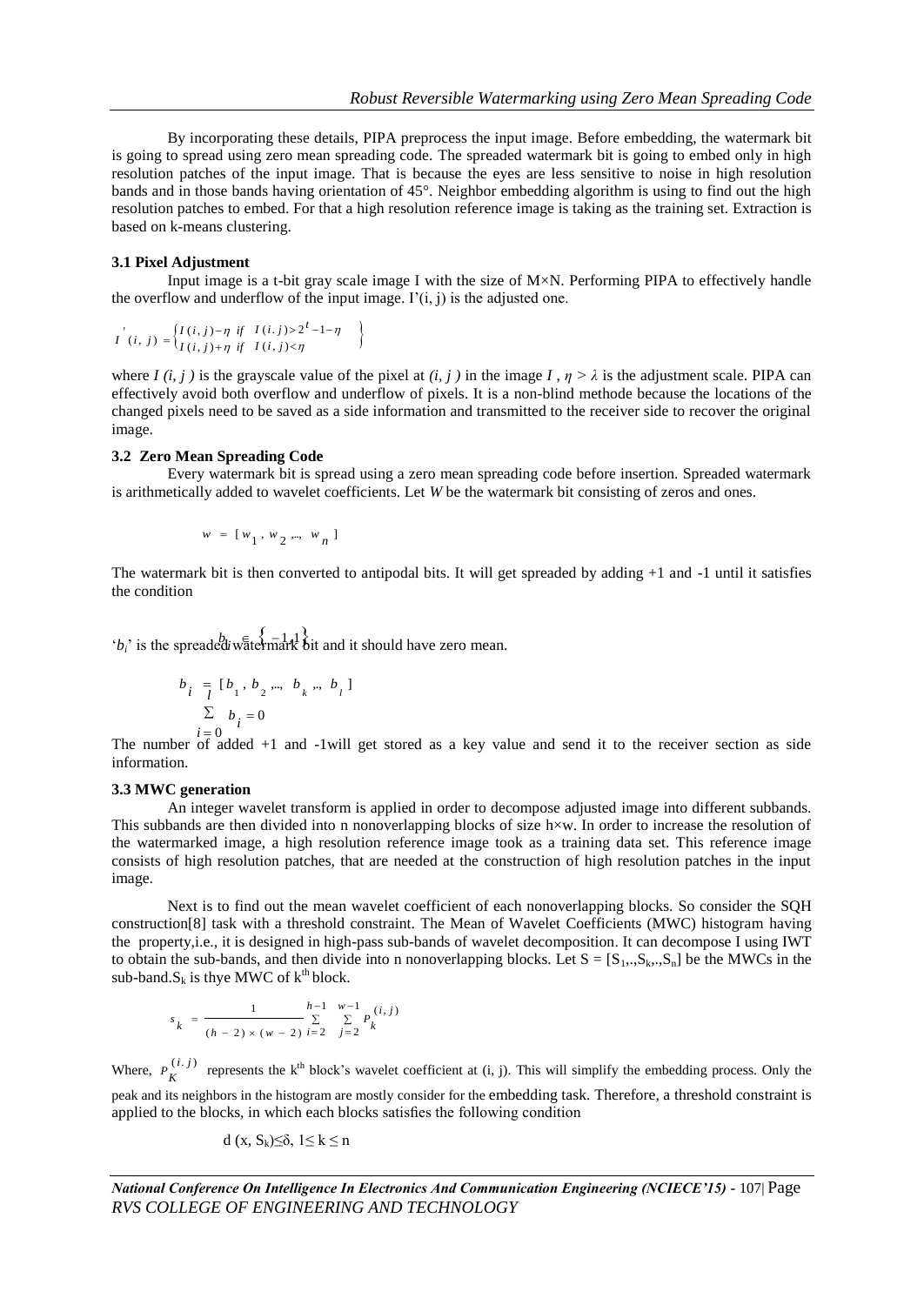where d ( $\cdot$ ) computes the Euclidean distance of two elements, represents the two peak points, and  $\delta$  is a predefined constant for threshold control. The capacity can be controlled with the help of threshold constraint.

To find the high resolution patches in the input image, taking a high resolution image as a reference image[6]. Apply both IWT, MWC and threshold constraint to the reference image. The watermark bit is going to embed only in high resolution patches of input image. For that the nearest neighbor algorithm is used between the input image and the reference image. The block with minimum difference can be find by the following equation.

$$
S_K = \min \left\| s_k - r_k \right\|
$$

where  $r_k$  is the MWC of the reference image. From the minimum difference the high resolution patches can be find out.

#### **3.4 Embedding Process**

To balance the invisibility and robustness an EPWM based embedding is proposed by utilizing the Just Noticeable Distortion (JND) thresholds of wavelet coefficients to optimize watermark strength. The watermark strength can be obtained by using the following method.

$$
\lambda \; = \; \frac{\alpha}{M \times N} \; \frac{M}{\underset{i=1}{\Sigma} \; \underset{j=1}{\Sigma} \; JND} \; \frac{\omega}{\rho} \; (i, \; j)
$$

where,  $\lambda$  represents the watermark strength,  $\alpha$  is a global parameter,  $M \times N$  is the sub-band size and

JND 
$$
\int_{\rho}^{\omega} (I, J) = \Theta(\omega) \psi(\rho, I, j) \Big)^{U} \Pi(\rho, i, j) \Big|^{0.2}
$$

Here,  $\Theta(\omega)$ ,  $\psi(\rho, I, i)$  and  $\Pi(\rho, i, j)$  evaluate resolution, brightness, and texture sensitivities, respectively

After this embed the  $k^{\text{th}}$  watermark bit  $b_k$  with  $S_K$  using the following equation.

$$
S\frac{w}{K} = S\frac{w}{K} + \beta \lambda b_{k}
$$

Here  $S_{\kappa}^{w}$ *S*<sup>*w*</sup> is the obtained MWC after the k<sup>th</sup> watermark bit b<sub>k</sub> ∈{0,1} is embedded. β is a factor defined as

$$
\beta = (S - S) / abs (S - S)
$$
  
\n
$$
S^* = \underset{x \in \{xI, xr\}}{\arg \min} d(S_k - S^*)
$$

Thereafter, the IWT reconstruction is performed to obtain the watermarked image.

#### **3.5 Watermark Extraction**

Extraction of watermark is based on k-means clustering. In order to extract the watermarked image, first decompose the image with IWT. To find out the high resolution patches, again find the minimum difference between the watermarked image and reference image. Then construct the MWC histogram by calculating the MWCs of blocks. Classify that with *k*-means clustering. Based on the results , the embedded watermarks can be extracted by

$$
b_k^r = \begin{cases} 0, \text{if } s_k^w \in \text{class II} \\ 1, \text{if } s_k^w \in \text{classI/cla} \quad \text{ssIII} \end{cases}
$$

In which  $s_k^w$  $s_k^w$  is the k<sup>th</sup> MWC,  $b_k^r$  $b_k$ <sup>'</sup> is the extracted watermark bit, and Classes I -III denote the set of clusters. Thereafter recover the MWCs with

$$
S\frac{r}{K} = S\frac{w}{K} - \beta\lambda b\frac{r}{k}
$$

*National Conference On Intelligence In Electronics And Communication Engineering (NCIECE'15) -* 108| Page *RVS COLLEGE OF ENGINEERING AND TECHNOLOGY*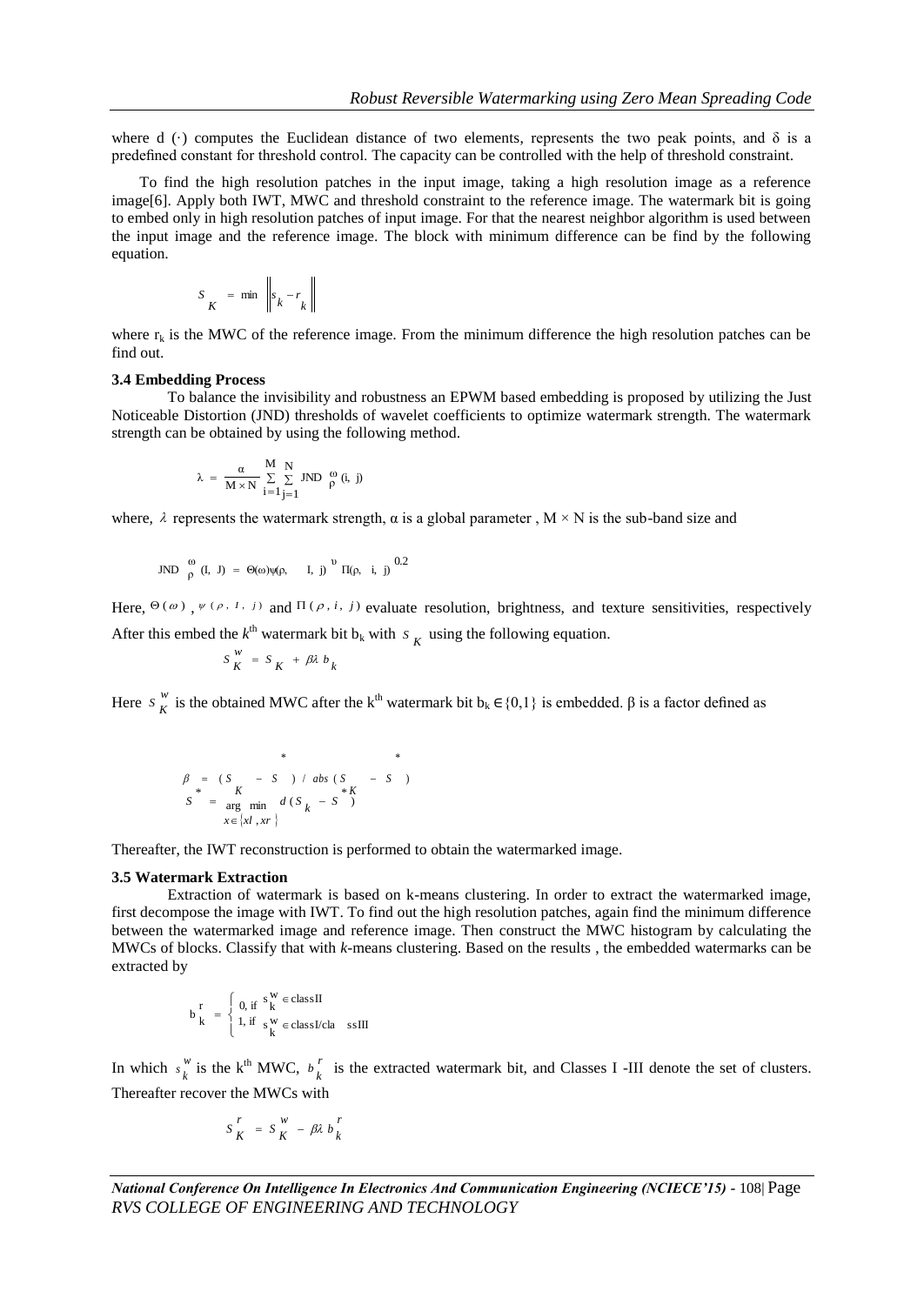Then perform inverse IWT to obtain the recovered image. Extracted watermark is spread again using same spreading codes and subtracted from the wavelet coefficients of watermarked image. After all this procedure, the input image and the input string is obtained without any loss.

# **IV. EXPERIMENTAL RESULTS**

The input image is shown in Fig 4.1.The input image should be in gray scale. PIPA is applied to the input image. Fig 4.2 shows the input high resolution reference image. Input reference image shown in Fig 4.2 contain high resolution patches. The Integer Wavelet Transform(IWT) subbands are shown in Fig 4.2.this is the simulation results after the integer wavelet transform process. IWT has been employed in order to preserve the high frequency components of the image by decomposing a frame into different subband images, namely Low-Low(LL), Low-High(LH), High-Low(HL) and High-High(HH).



**Fig 4.1 Input Gray Scale Image**





# **Fig 5.3 Preprocessed Image**



**Fig 4.3 IWT Subband Images of Input Image**

*National Conference On Intelligence In Electronics And Communication Engineering (NCIECE'15) -* 109| Page *RVS COLLEGE OF ENGINEERING AND TECHNOLOGY*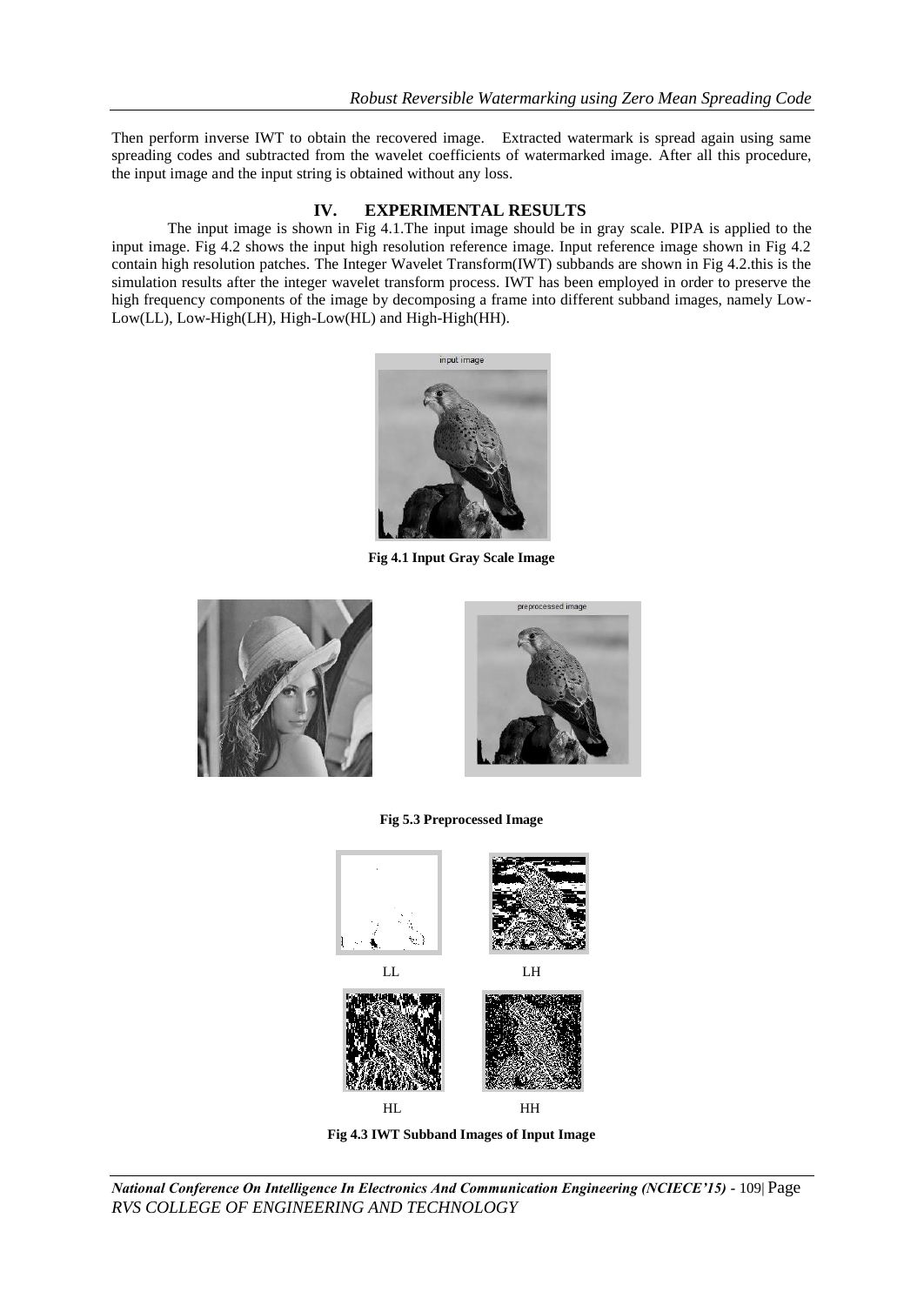Color images cannot be processed using integer wavelet transform. But it is a strong transform for monochrome image processing. Since it is a wavelet, this will process on certain range of pixel values. Each image in the Fig 4.3 represent LL, LH, HL and HH respectively. This will get decomposed into n nonoverlapping blocks with size of h $\times$ w. Fig 4.4 represents the embedded image. To obtain high resolution patches for embedding, nearest neighboring algorithm is used. From that minimum difference between the high resolution patches obtained.



**Fig 4.4 Embedded Image with Data**



**Fig 4.5 Reconstructed Image after Extraction**

If watermarked images are transmitted through an ideal channel, the inverse operation can be performed to extract. However, in the real environment, degradation may be occurred. So the Extraction process is based on k-means clustering to reduce the unintentional attacks. Fig 4.6 shows the reconstructed image.

The three parameters calculated here are PSNR, Bit Error Rate (BER) and embedding capacity. Table 4.1and 4.2 shows the comparison result of EPWM and zero mean spreading code.

| Sample<br>images<br>of size<br>256×25<br>6 | PSNR(i/p-<br>Watermark<br>ed image,<br>in $dB$ ) | PSNR(i/p-<br>Extracted<br>image, in<br>dB) | <b>BER</b><br>(bit<br>per<br>sec) | Embeddi<br>ng<br>Capacity(<br>in bits) |
|--------------------------------------------|--------------------------------------------------|--------------------------------------------|-----------------------------------|----------------------------------------|
| Input-1                                    | 32.2090                                          | 31.5396                                    | 0.0278                            | 17.566                                 |
| Input-2                                    | 32.5073                                          | 31.8378                                    | 0.0849                            | 22.528                                 |
| Input-3                                    | 31.9691                                          | 31.2997                                    | 0.0706                            | 12.208                                 |
| Input-4                                    | 32.1552                                          | 31.4858                                    | 0.0446                            | 19.876                                 |

Table 4.1 Parameter Comparison (EPWM)

*National Conference On Intelligence In Electronics And Communication Engineering (NCIECE'15) -* 110| Page *RVS COLLEGE OF ENGINEERING AND TECHNOLOGY*